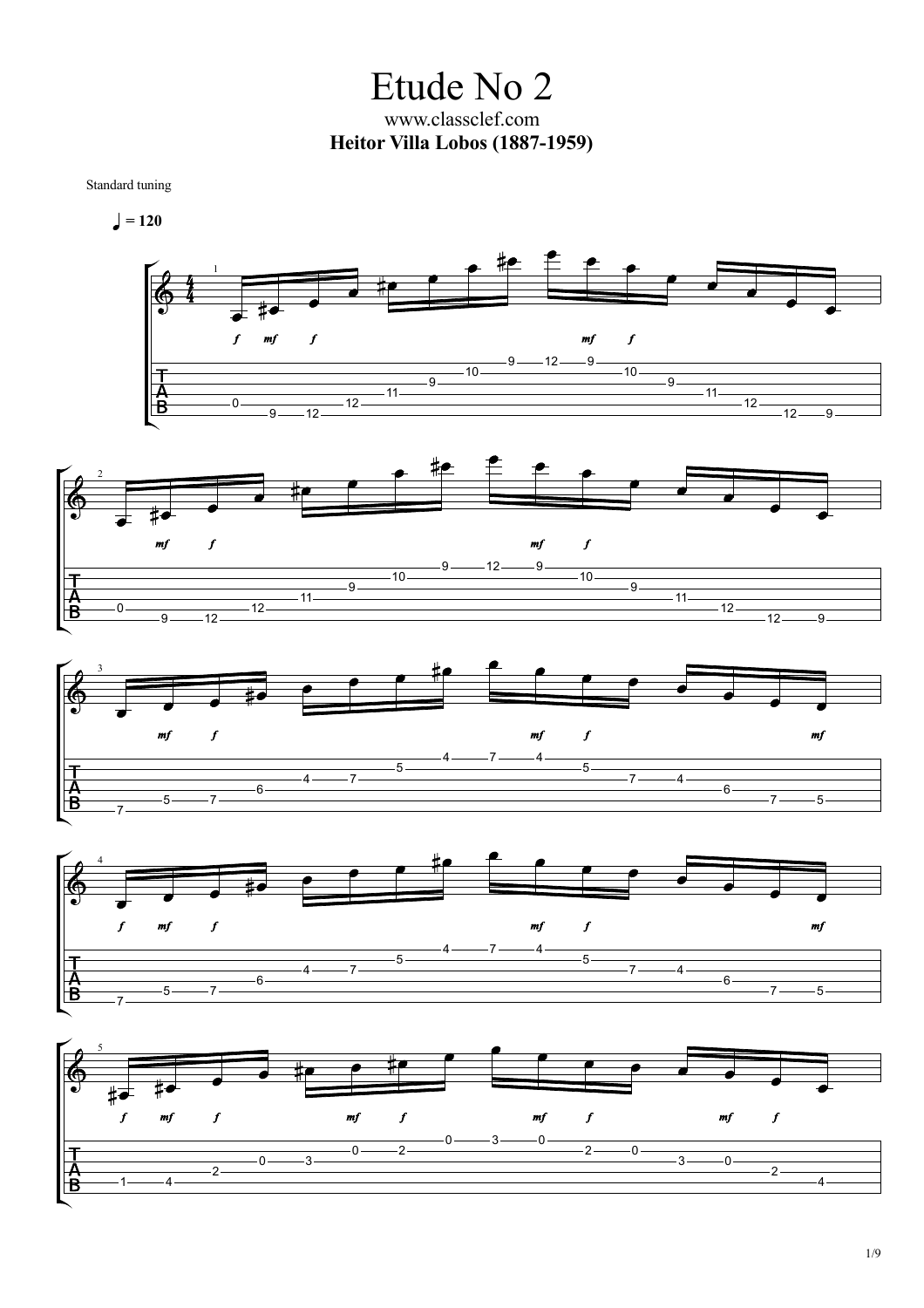









2/9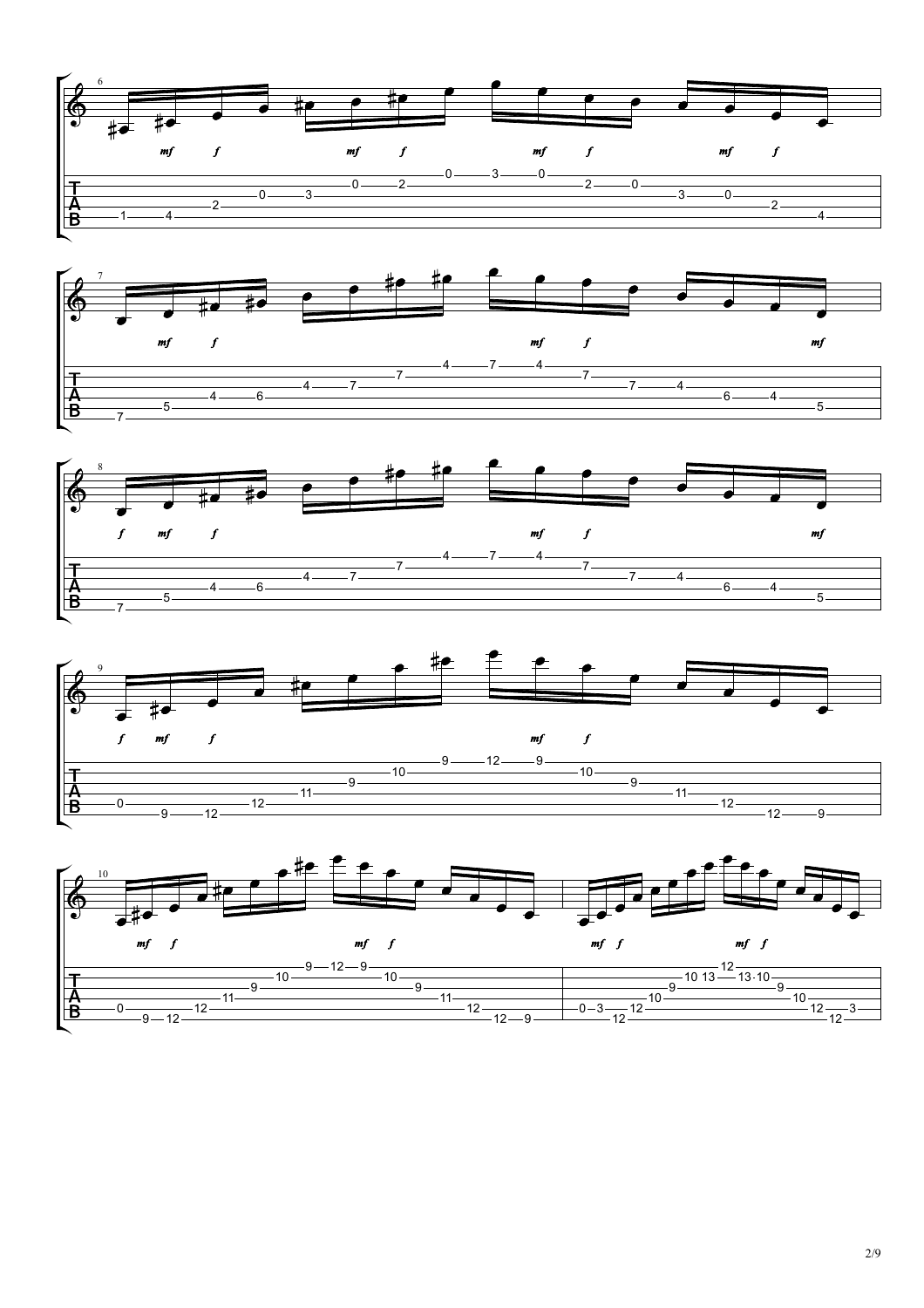







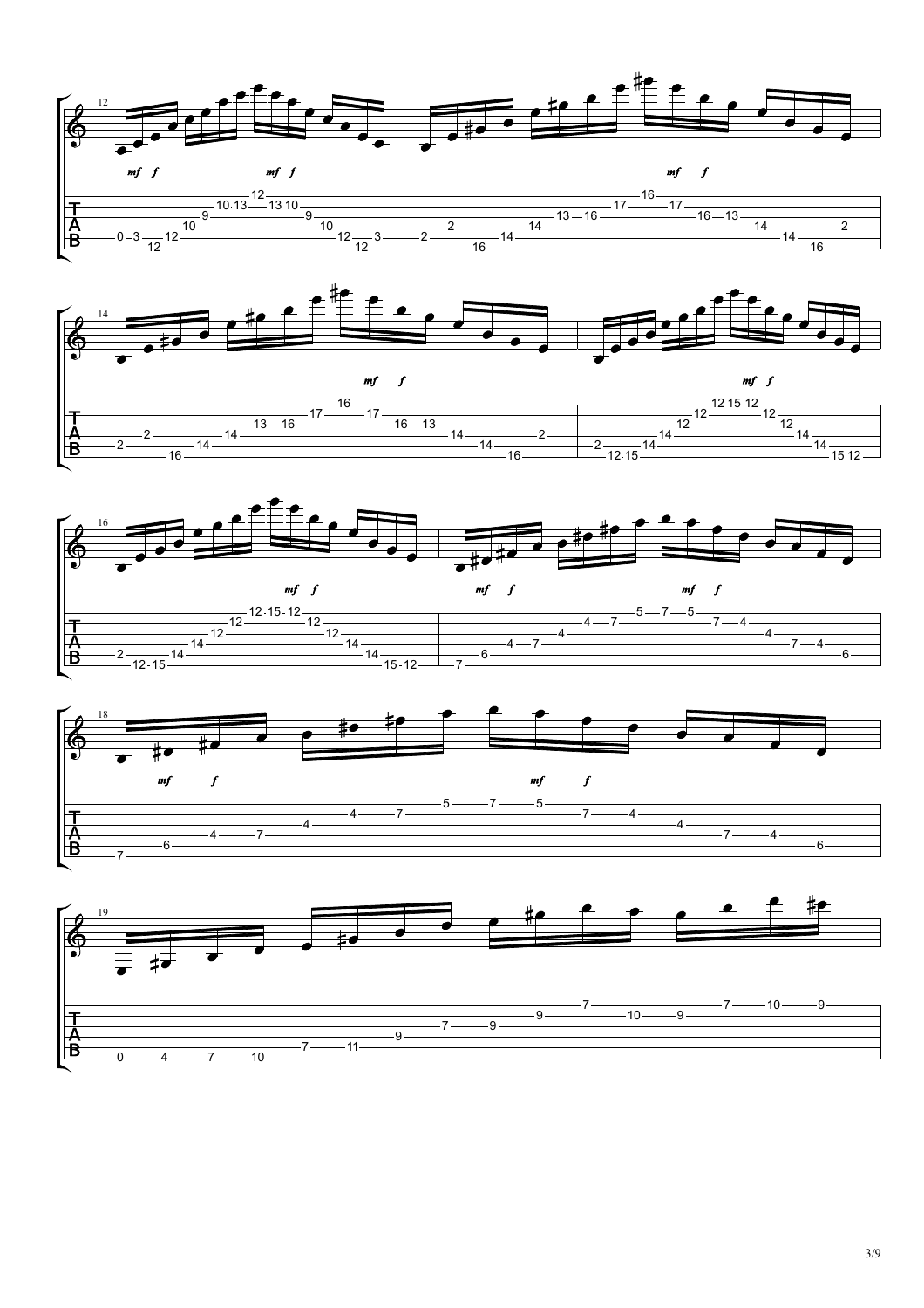







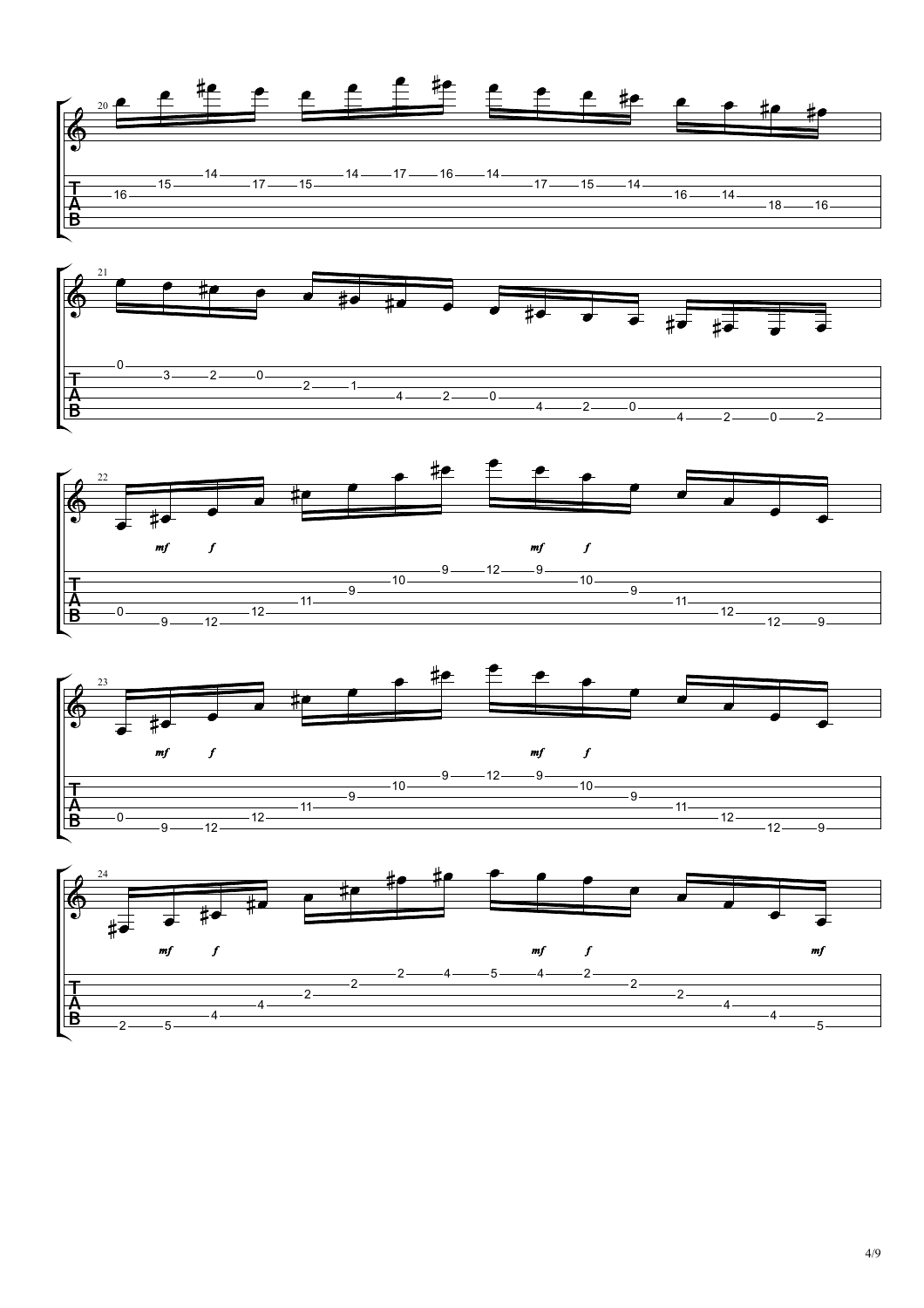







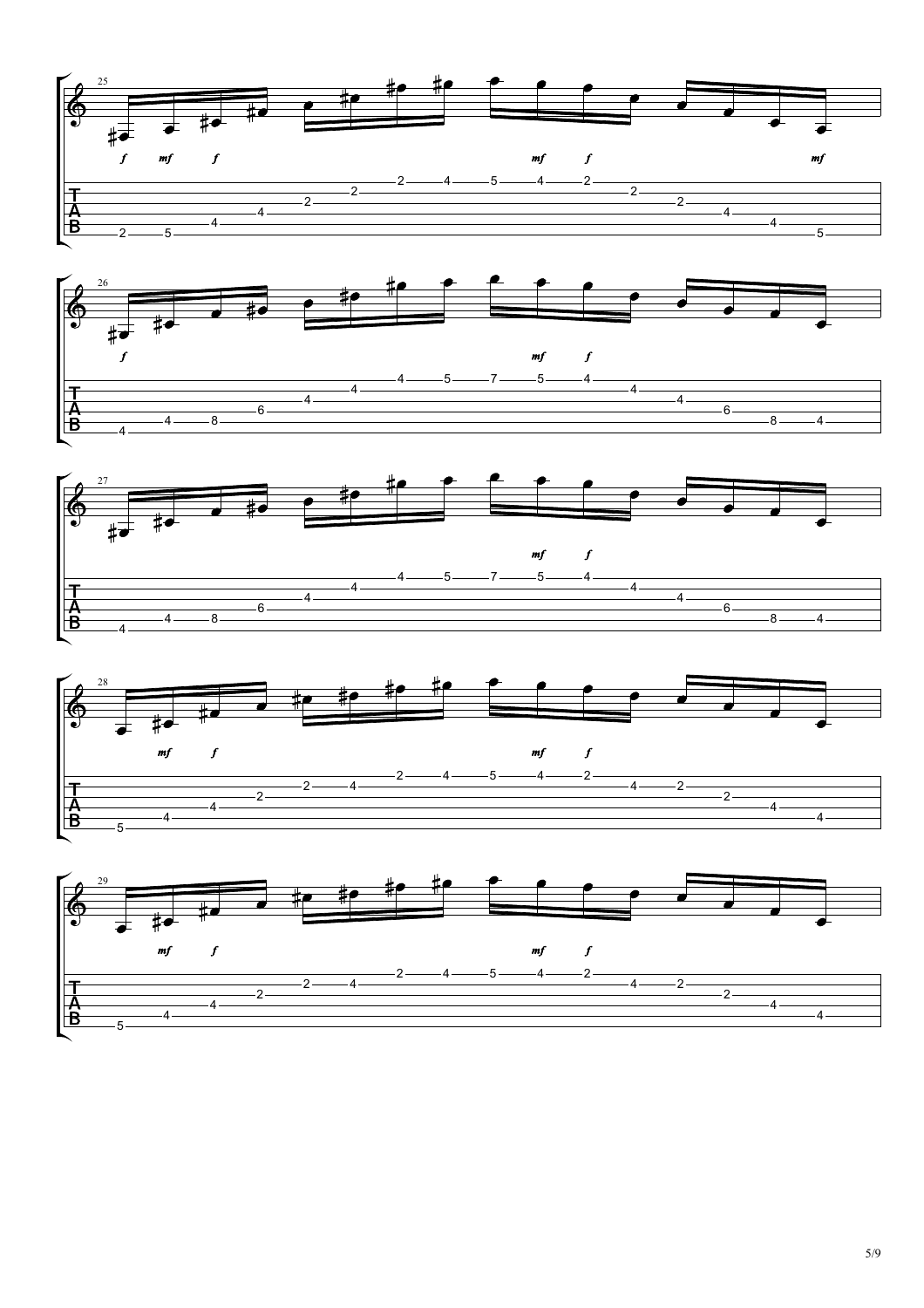







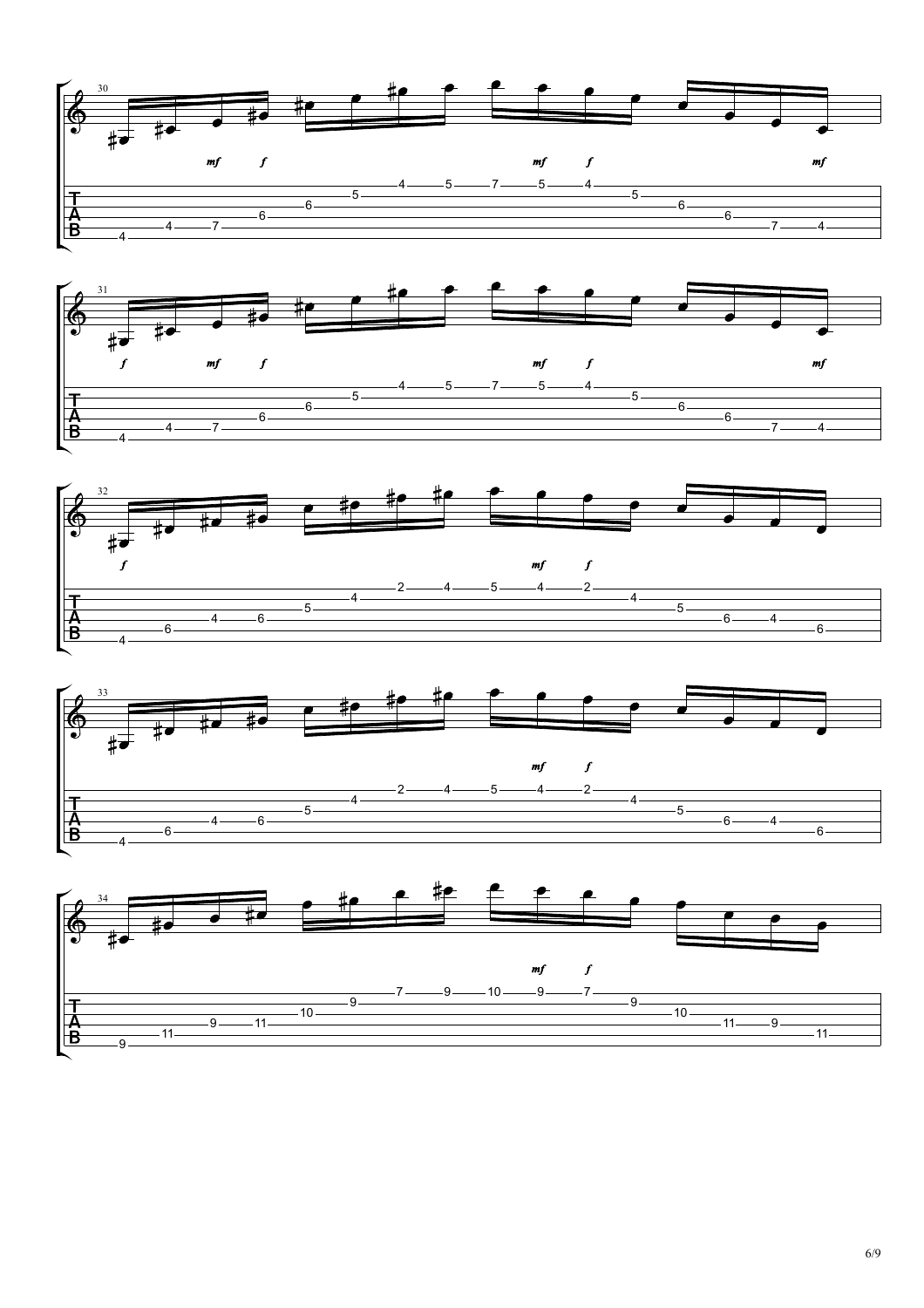









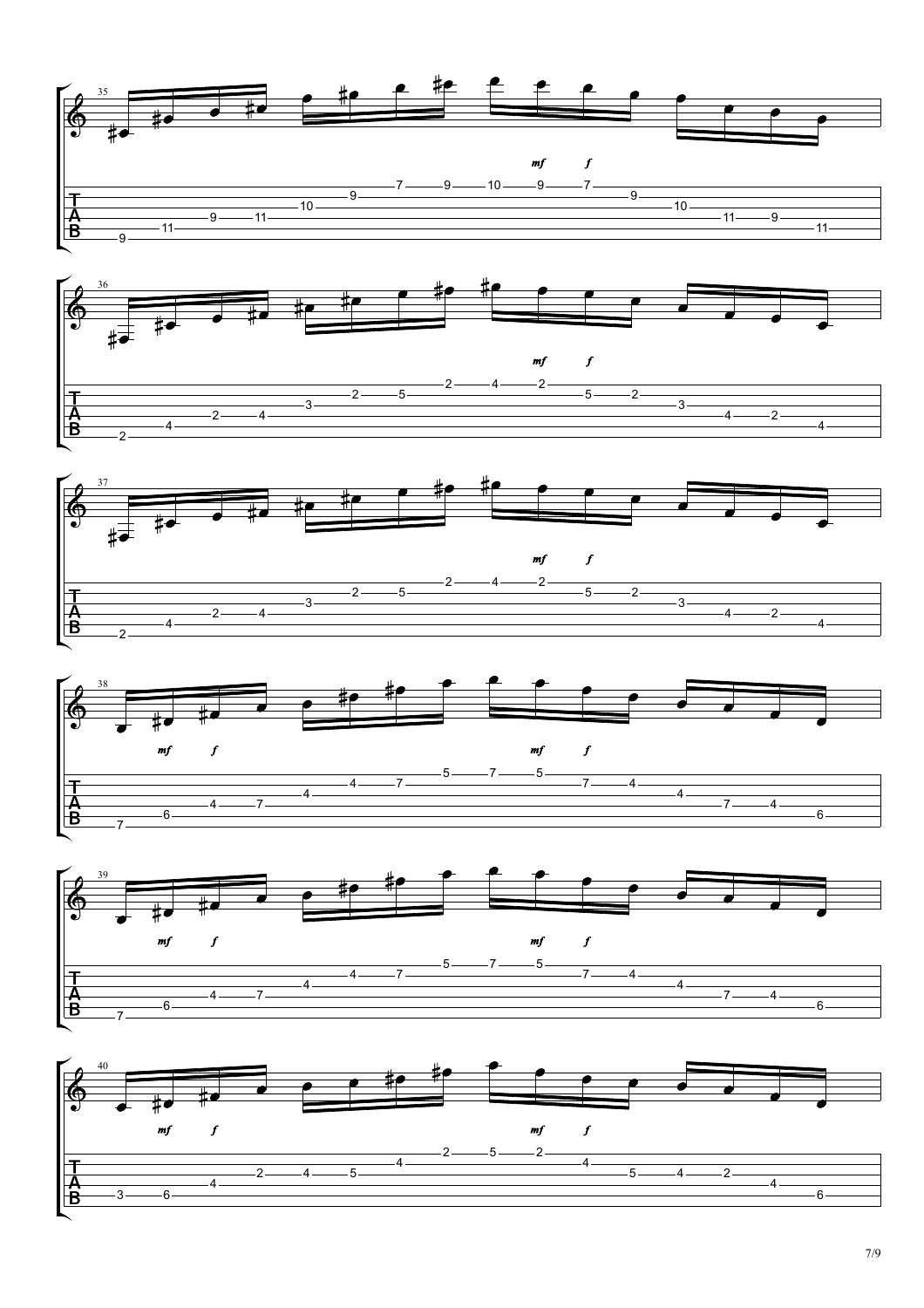